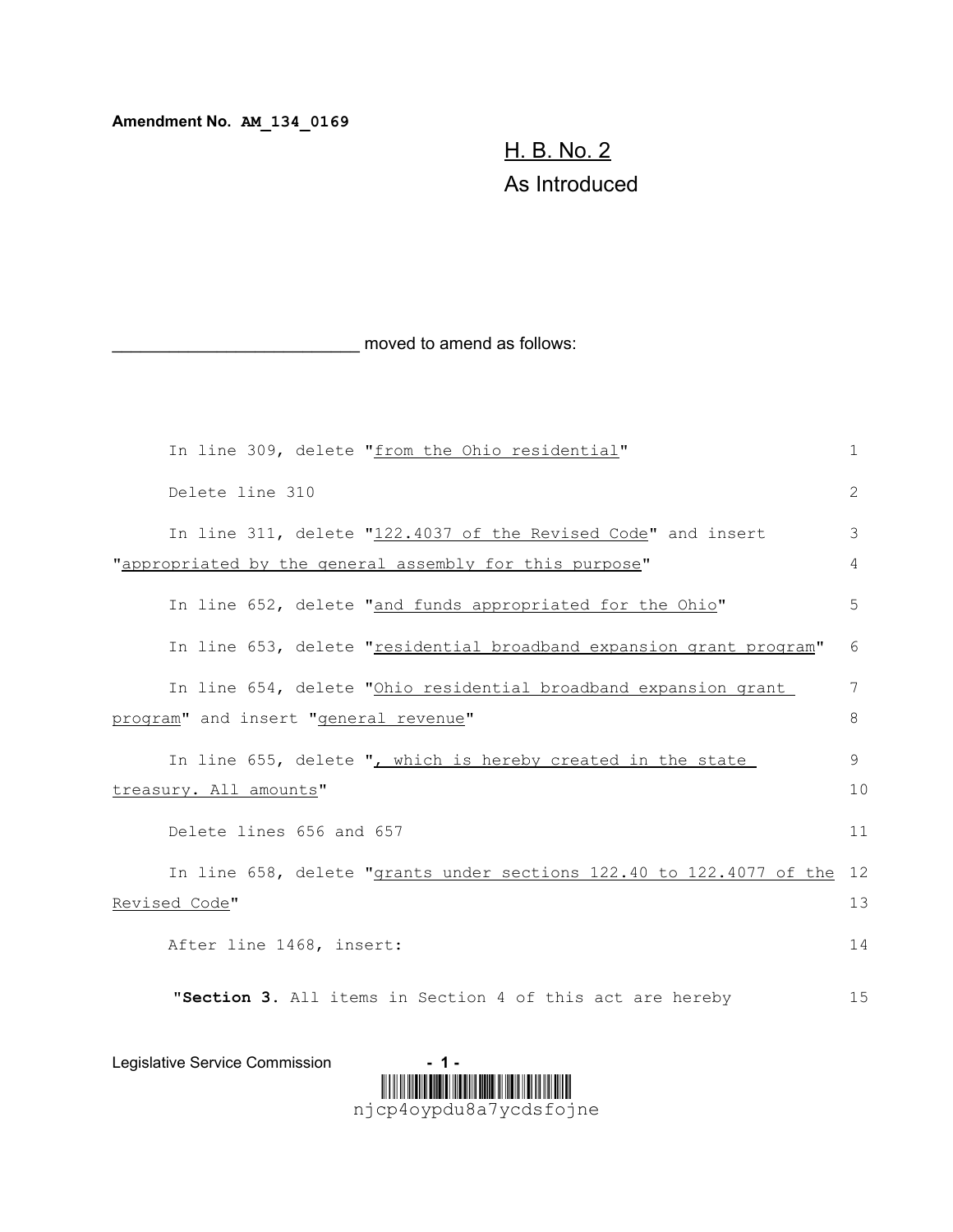appropriated as designated out of any moneys in the state treasury to the credit of the designated fund. For all operating appropriations made in that section, those in the first column are for fiscal year 2020 and those in the second column are for fiscal year 2021. The operating appropriations made in Section 4 of this act are in addition to any other operating appropriations made for the FY 2020-FY 2021 biennium." 16 17 18 19  $20$ 21 22

In line 1469, delete "**3**" and insert "**4**"; delete "All items in this section are hereby" 23 24

Delete lines 1470 through 1476

In the table on line 1477, in row B, column 1, delete "Facilities Establishment Fund Group" and insert "General Revenue Fund" 26 27

In the table on line 1477, in row C, column 1, delete "5GTO" and insert "GRF"; column 2, delete "195550" and insert "195651"; column 3, before "Broadband" insert "Residential"; delete "Development" and insert "Expansion" 28 29 30 31

In the table on line 1477, in row D, column 1, delete "FCE Facilities Establishment Fund Group" and insert "GRF General Revenue Fund" 32 33

In line 1478, before "BROADBAND" insert "RESIDENTIAL"; delete "DEVELOPMENT" and insert "EXPANSION" 34 35

Delete line 1479 and insert "The" 36

In line 1480, delete "195550" and insert "195651"; after "," insert 37 "Residential"; delete "Development" and insert "Expansion" 38

Delete lines 1484 through 1488

In line 1490, delete "195550" and insert "195651"; after "," insert 40 "Residential"; after "Broadband" insert "Expansion"; delete "Development" 41

In line 1493, delete "**4**" and insert "**5**"

## Legislative Service Commission **2** -

42

39

25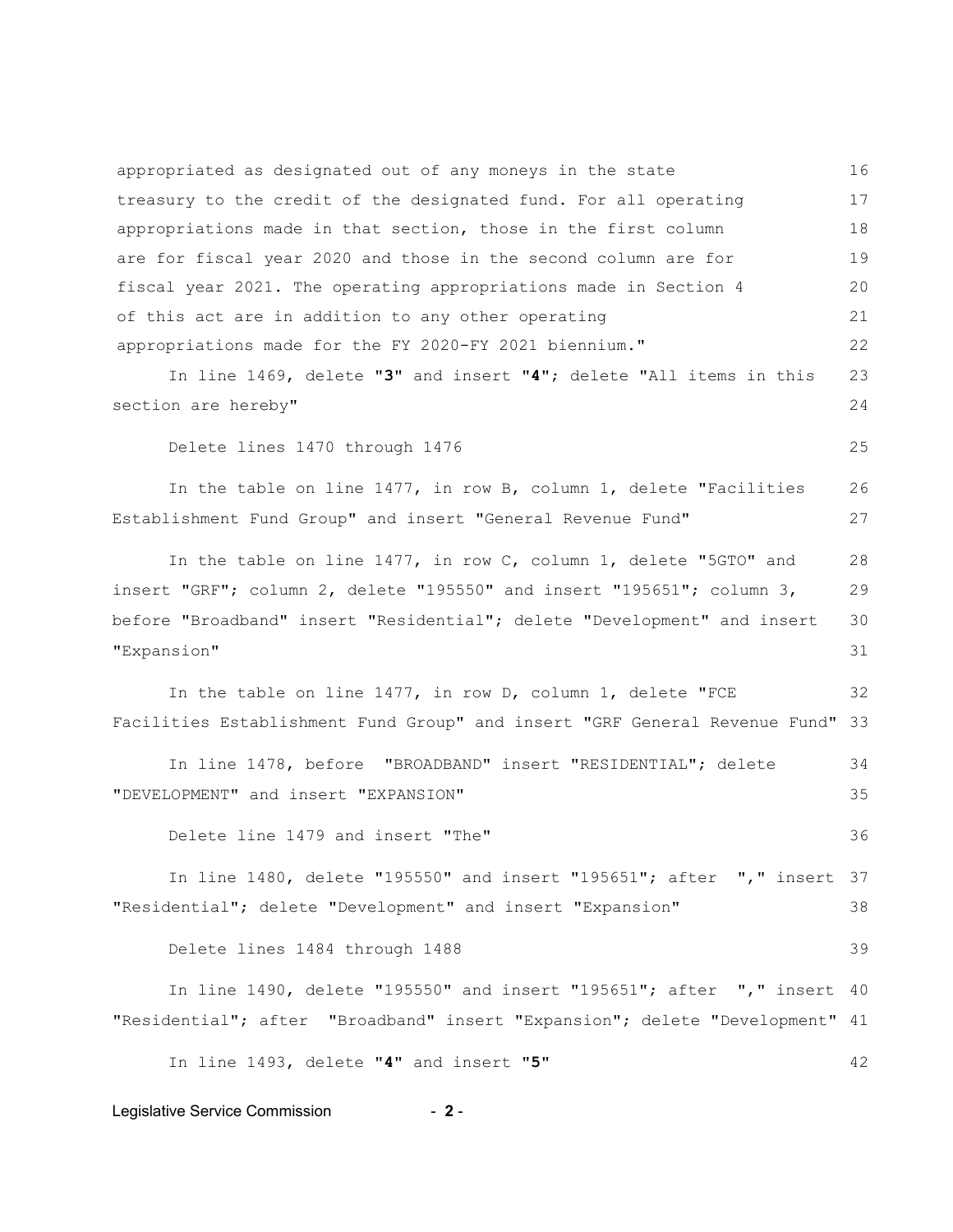|                                                                  | In line 1496, after the first "in" insert "Section 4 of"         |                                 |                           |             | 43 |
|------------------------------------------------------------------|------------------------------------------------------------------|---------------------------------|---------------------------|-------------|----|
|                                                                  | In line 1498, after "from" insert "operating"; after "in" insert |                                 |                           |             | 44 |
| "Section 4 of"                                                   |                                                                  |                                 |                           |             | 45 |
|                                                                  | In line 1500, after "The" insert "operating"; after "in" insert  |                                 |                           |             | 46 |
| "Section 4 of"                                                   |                                                                  |                                 |                           |             | 47 |
| After line 1502, insert:                                         |                                                                  |                                 |                           |             | 48 |
|                                                                  | "Section 6. All items in Section 7 of this act are hereby        |                                 |                           |             | 49 |
| appropriated as designated out of any moneys in the state        |                                                                  |                                 |                           |             |    |
| treasury to the credit of the designated fund. For all operating |                                                                  |                                 |                           |             |    |
| appropriations made in Section 7 of this act, those in the first |                                                                  |                                 |                           |             |    |
| column are for fiscal year 2022 and those in the second column   |                                                                  |                                 |                           |             |    |
| are for fiscal year 2023. The operating appropriations made in   |                                                                  |                                 |                           |             |    |
| Section 7 of this act are in addition to any other operating     |                                                                  |                                 |                           |             |    |
| appropriations made for the FY 2022-FY 2023 biennium.            |                                                                  |                                 |                           |             | 56 |
| Section 7.                                                       |                                                                  |                                 |                           |             | 57 |
|                                                                  |                                                                  |                                 |                           |             |    |
|                                                                  |                                                                  |                                 |                           |             | 58 |
| $\mathbf{1}$                                                     | 2                                                                | 3                               | 4                         | 5           |    |
| Α                                                                |                                                                  | DEV DEVELOPMENT SERVICES AGENCY |                           |             |    |
| В<br>General Revenue Fund                                        |                                                                  |                                 |                           |             |    |
| C<br>GRF                                                         | 195651                                                           |                                 | Residential \$170,000,000 | \$20,000,00 |    |
|                                                                  |                                                                  | Broadband                       |                           | 0           |    |
|                                                                  |                                                                  | Expansion                       |                           |             |    |
|                                                                  |                                                                  | Grants                          |                           |             |    |

D TOTAL General Revenue Fund  $$170,000,000 $20,000,00$ 

Legislative Service Commission **- 3** -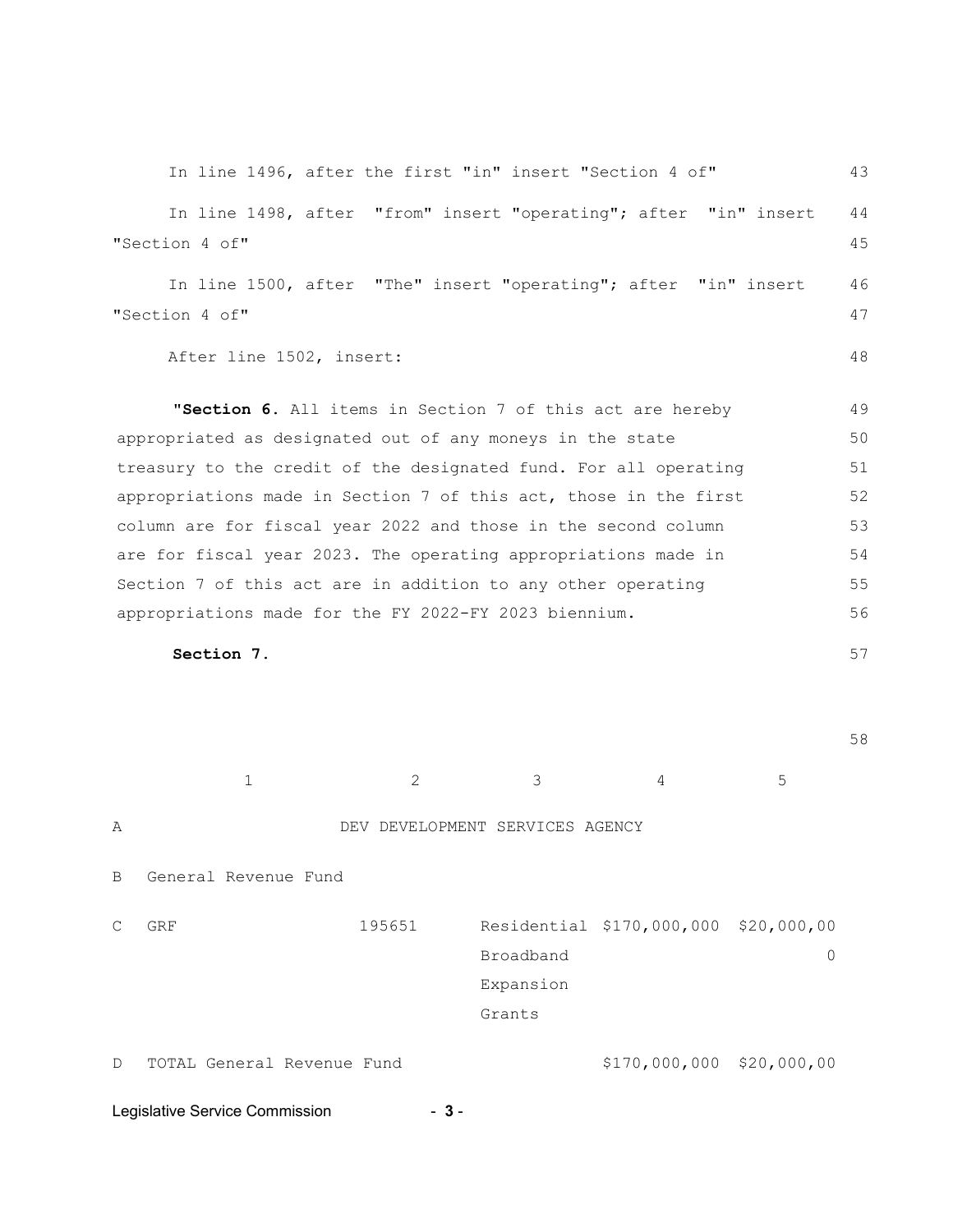E TOTAL ALL BUDGET FUND GROUPS  $$170,000,000 $20,000,00$  $\Omega$ RESIDENTIAL BROADBAND EXPANSION GRANTS The foregoing appropriation item 195651, Residential Broadband Expansion Grants, shall be used for grants under the Ohio Residential Broadband Expansion Grant Program established in section 122.401 of the Revised Code. Any unexpended and unencumbered portion of the foregoing appropriation item 195651, Residential Broadband Expansion Grants, at the end of fiscal year 2022 is hereby reappropriated for the same purpose in fiscal year 2023. **Section 8.** Within the limits set forth in this act, the Director of Budget and Management shall establish accounts indicating the source and amount of funds for each appropriation made in Section 7 of this act, and shall determine the form and manner in which appropriation accounts shall be maintained. Expenditures from operating appropriations contained in Section 7 of this act shall be accounted for as though made in the main operating appropriations act of the 134th General Assembly. The operating appropriations made in Section 7 of this act are subject to all provisions of the main operating appropriations act of the 134th General Assembly that are generally applicable to such appropriations." 59 60 61 62 63 64 65 66 67 68 69 70 71 72 73 74 75 76 77 78 79

The motion was \_\_\_\_\_\_\_\_\_\_ agreed to.

Legislative Service Commission - **4** -

 $\Omega$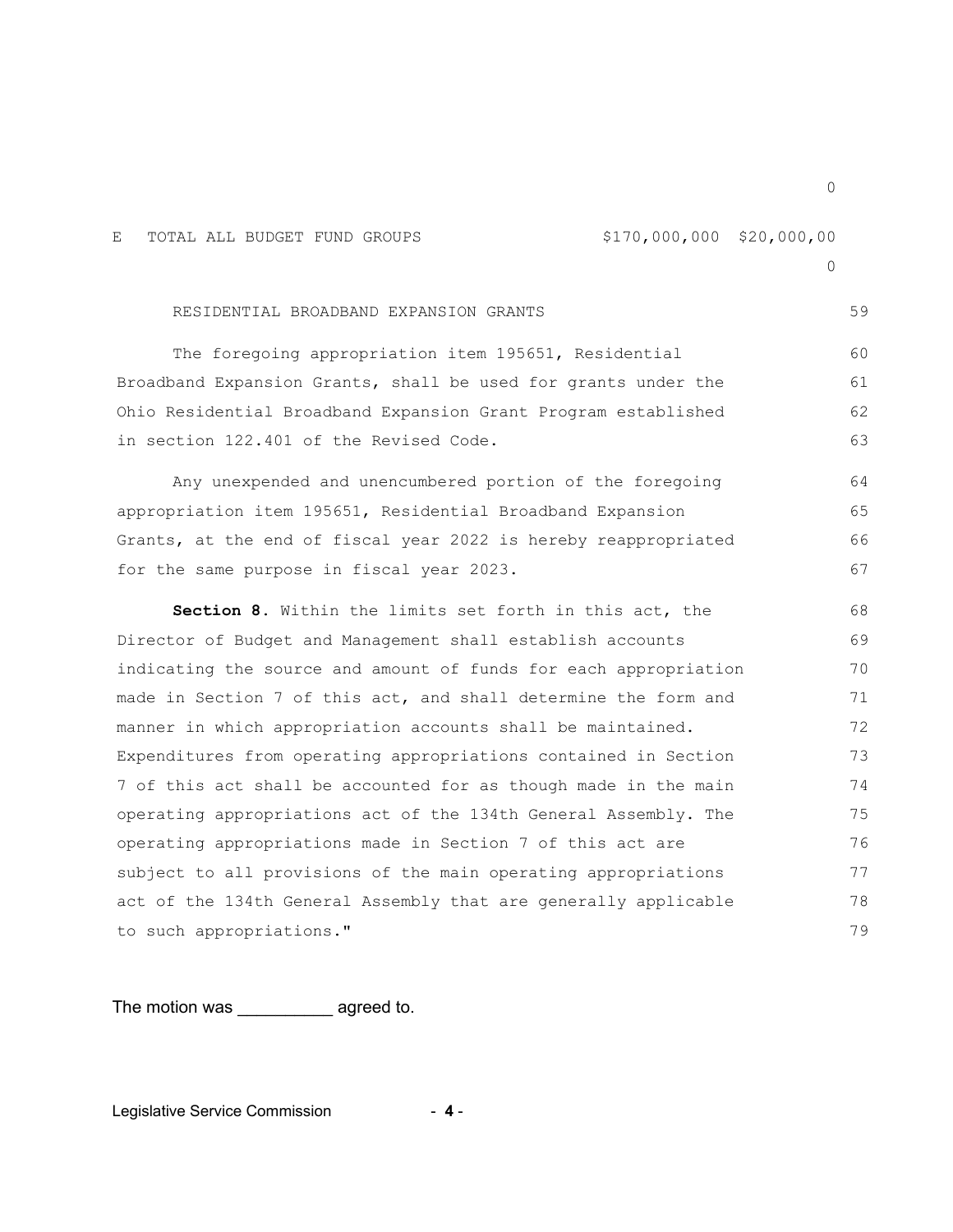| <b>SYNOPSIS</b>                                                   | 80  |
|-------------------------------------------------------------------|-----|
| Ohio Residential Broadband Expansion Grant Fund; program          | 81  |
| grant funding; challenge payment/penalty deposits                 | 82  |
| R.C. 122.4017 and 122.4037                                        | 83  |
| Removes the provision creating the Ohio Residential               | 84  |
| Broadband Expansion Grant Fund.                                   | 85  |
| Specifies that grants awarded under the Ohio Residential          | 86  |
| Broadband Expansion Grant Program are to be funded through        | 87  |
| appropriations made by the General Assembly.                      | 88  |
| Requires that, if a broadband provider fails to provide           | 89  |
| tier two broadband service after successfully challenging a       | 90  |
| project application, payments and penalties the challenging       | 91  |
| provider must pay are to be deposited into the General Revenue    | 92  |
| Fund.                                                             | 93  |
| Ohio Residential Broadband Expansion Grant funding                | 94  |
| Sections 4 and 7                                                  | 95  |
| Changes the source of funding for the Ohio Residential            | 96  |
| Broadband Expansion Grant Program in FY 2021 by removing the      | 97  |
| \$20.0 million transfer from the Facilities Establishment Fund    | 98  |
| (Fund 7037) to the Ohio Residential Broadband Expansion Grant     | 99  |
| Program Fund (Fund 5GT0) and appropriating funds under Fund 5GT0  | 100 |
| appropriation item 195550, Broadband Development Grants.          | 101 |
| Instead, appropriates \$20.0 million under GRF appropriation item | 102 |
| 195651, Residential Broadband Expansion Grants. Reappropriates    | 103 |
| any unexpended and unencumbered portion of GRF appropriation      | 104 |
| item 195651, Residential Broadband Expansion Grants, at the end   | 105 |
| of fiscal year 2021 for the same purpose in fiscal year 2022.     | 106 |
| Appropriates \$170.0 million in FY 2022 and \$20.0 million        | 107 |

Legislative Service Commission **- 5** -